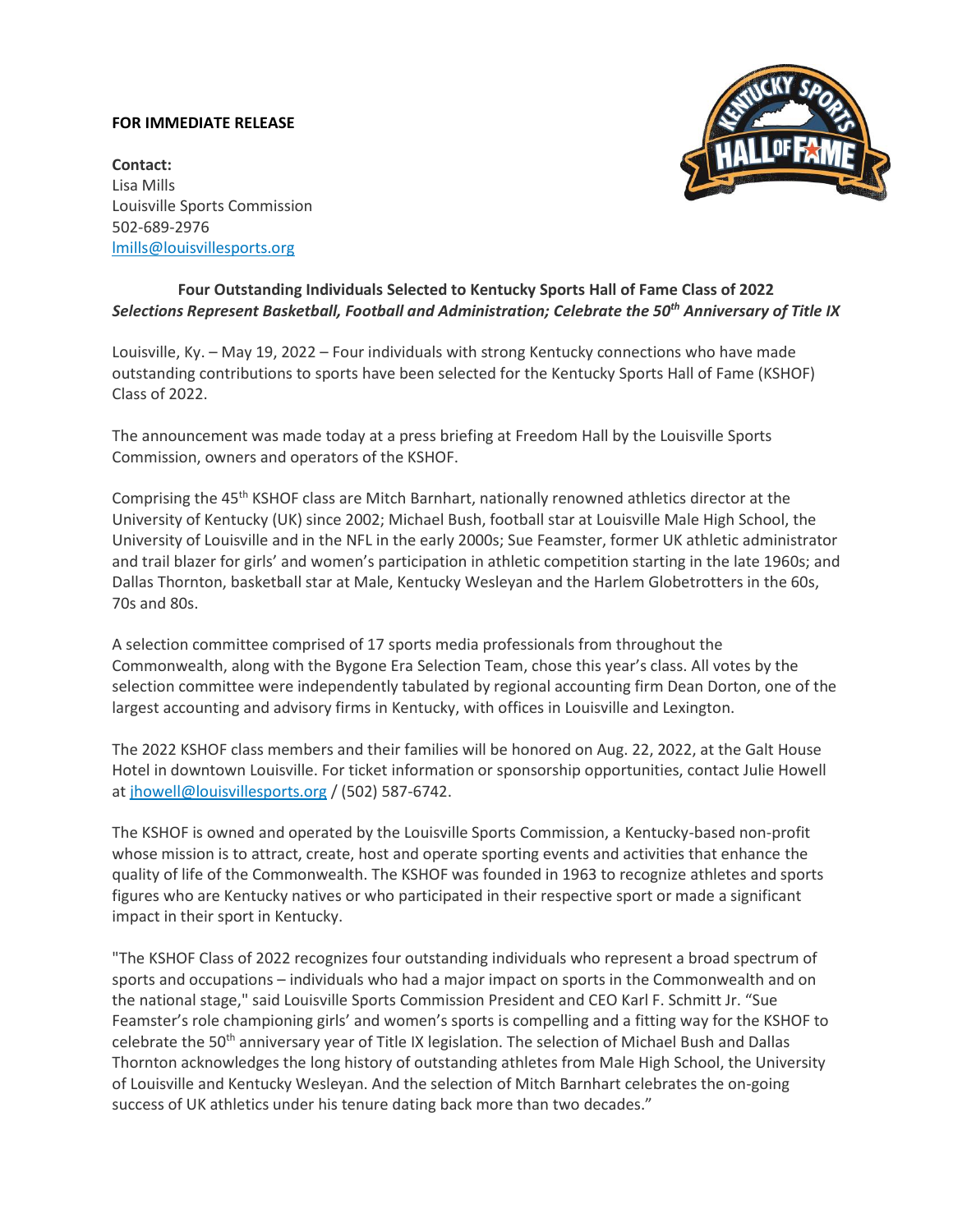## **The KSHOF Class of 2022:**

**Mitch Barnhart –** Athletics Director at the University of Kentucky since 2002, Mitch Barnhart has led the Wildcats' program to unprecedented success while also serving in leadership roles in college athletics. Under his watch, UK has earned top-20 finishes the last four years in the national all-sports standings; six national championships (men's basketball, women's volleyball, rifle); 48 regular season and conference tournament championships, including first-ever Southeastern Conference titles in baseball, men's golf, women's tennis and women's swimming and diving; a current streak of six consecutive football bowl games; 20 consecutive semesters of a department-wide 3.0 grade-point average; 4,000 hours of annual community service; school records for student-athlete graduation rates; and perfect marks every year in the 18-year history of NCAA Academic Progress Rate. He also has overseen more than \$300 million facility improvements and operated a balanced budget annually with no state or university funds. Barnhart was Chair of the NCAA Division I Men's Basketball Committee in 2020-21, and working alongside the Committee and NCAA staff, led the successful implementation of a plan to stage the entire 68-team tournament in one city during the height of the pandemic. That same year, the UK volleyball and rifle teams won national championships and the Wildcats finished 12<sup>th</sup> in the NACDA Directors' Cup national all-sports standings. Barnhart has led the development of numerous programs that invest in the overall success of UK student-athletes during and after their years on campus, and he has served on the NCAA Division I Council and Division I Baseball Committee, served as chair of the NCAA Competition Oversight Committee and currently serves on the Collegiate Football Playoff Committee. In 2019 he was named Athletic Director of the Year by *Sports Business Journal*.

**Michael Bush** – A two-sport star at Louisville Male High School, Michael Bush went on to a stellar football career as a running back at the University of Louisville (UofL), then played six seasons in the NFL. At Male, Bush twice earned the Paul Hornung Award as the state's best prep football player, was named Mr. Football and Gatorade Player of the Year as a senior and was runner-up for Mr. Basketball, averaging 21.1 points and 10.5 rebounds per game. As a sophomore and junior, he amassed 3,031 yards and 37 touchdowns as a receiver and led the team in tackles. As a senior quarterback, he passed for 2,891 yards and 35 touchdowns and was a workhorse in the memorable 59-56 state championship loss to Trinity: he passed for 468 yards and six touchdowns, rushed for 116 yards and a score, caught two passes, recorded five tackles, and returned one punt and one kickoff. In three seasons as a running back at UofL, Bush rushed for 2,508 yards and 39 touchdowns and caught 50 passes for 651 yards and two touchdowns. He had six 100-yard rushing games in 2005 when he set a single-season school record for rushing touchdowns (23) that still stands. Bush played in three bowl games, including a dominating fourth quarter rushing performance in a 44-40 win over Boise State in the 2004 Liberty Bowl. As a senior, he rushed for 128 yards and three scores in the Cardinals' opening win over Kentucky before suffering a season-ending injury in the third quarter. Bush was drafted by Oakland, and played four years for the Raiders and two with the Chicago Bears, recording 3,250 yards rushing and 29 touchdowns and 1,010 yards receiving and two touchdowns.

**Sue Feamster** – Starting in the late 1960s, Frankfort native Sue Feamster was a trailblazer in the advocacy for women's participation in college athletics nationally, played a vital role in helping UK become a national leader in this area and was a champion for girls' high school sports in Kentucky. She played tennis in high school when few sports were available for girls, then earned undergraduate and graduate degrees at UK where she worked with club and intramural sports for women. While still a graduate assistant at UK, Feamster was the mastermind behind a high school invitational tournament to determine a girls' basketball state champion before the KHSAA implemented the Girls' Sweet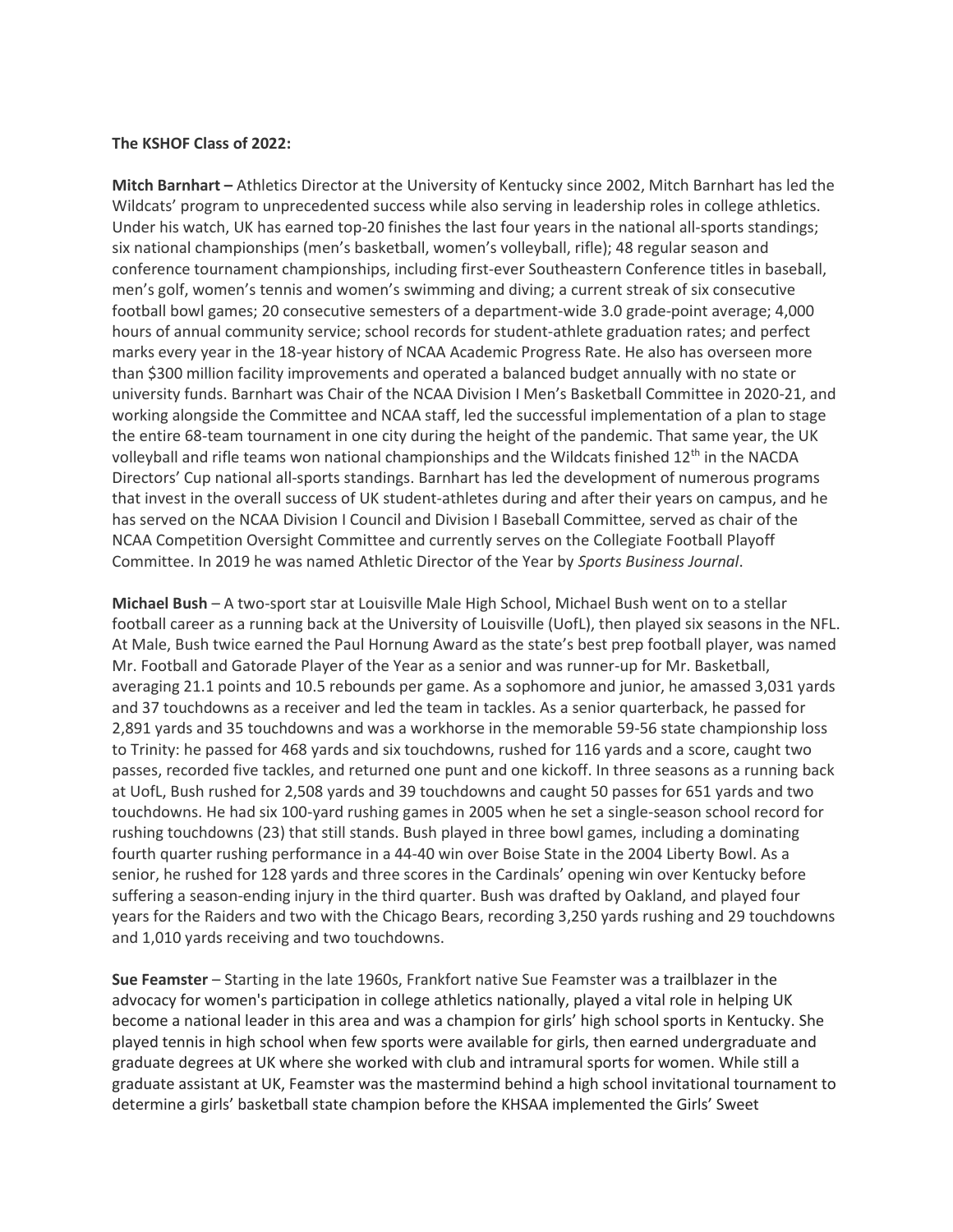Sixteen. Feamster joined the UK faculty where she served on the Commission on Intercollegiate Athletics for Women (CIAW), founded in 1969 to govern women's sports and sponsor national championships. When the CIAW transitioned into the Association of Intercollegiate Athletics for Women (AIAW), UK became a founding member. Feamster was one of the founding members of the Kentucky Women's Intercollegiate Conference (KWIC) that provided college sports teams in Kentucky opportunities to compete in postseason tournaments starting in 1971 and served as the organization's president 1975-77. After the passing of Title IX, Feamster developed a strategic plan for UK women's athletics, then oversaw the administration of UK women's athletic teams for several years; was head women's basketball coach in the mid-70s; and as assistant athletic director (1978-86), developed programs and hired coaches for swimming and diving, tennis, volleyball, golf and gymnastics. On the national level, Feamster served on three powerful committees at the NCAA: the Special Legislative Committee, the Division I Steering Committee and the Television Committee. She also served as Secretary for the SEC Women's Athletic Directors Council.

**Dallas Thornton** – Louisville native and Male High School alumnus Dallas Thornton was a star basketball player at the high school, college and professional levels. He was a four-year starter at Kentucky Wesleyan where he started a school-record 112 straight games and played for the 1966 and 1968 NCAA DII national champions and the 1967 runners-up. He was named to the NCAA All-Tournament team in '67 and '68 and earned first team All-American as a senior, second team All-American as a junior and third team All-American as a sophomore. He was invited to the 1968 Olympic Trials. Thornton averaged 17.5 points and 8.1 rebounds per game for his college career and was drafted by the Baltimore Bullets in the NBA and the Miami Floridians in the ABA. He played two years in the ABA then spent 17 years with the Harlem Globetrotters where he visited 75 countries, traveled the globe three times and performed at Queen Elizabeth's 25<sup>th</sup> Anniversary celebration at Windsor Castle. He appeared in several TV shows as a Globetrotter, has a star on the Hollywood Walk of Fame and was the guest of two presidents at the White House. Thornton has been inducted into six sports halls-of-fame, including the National Small College Hall of Fame in 2021. Prior to Kentucky Wesleyan, Thornton was an outstanding four-sport star at Male High School. He earned prep All-American honors in basketball as a senior at Male High in 1964 averaging 16.5 points 14 rebounds per game. A three-time All-State selection in basketball during his prep career, Thornton also played football, threw a no-hitter in baseball and ran track as a sophomore and junior, leading Male to state finals in 880-yard relay.

#### **###**

#### **ABOUT Louisville Sports Commission**

The Louisville Sports Commission (LSC) is a Louisville, Kentucky-based 501(c)(3) organization whose mission is to create a legacy of economic and social vitality through sports. The LSC attracts and hosts sporting events and activities that have a positive economic impact on Louisville, enhance the area's image as a premier sports destination, promote active lifestyles and improve the quality of life for community members of all ages, and connect local businesses with student-athletes for future job opportunities. More information is available online at louisvillesports.org and www.facebook.com/louisvillesportscommission.

### **ABOUT Kentucky Sports Hall of Fame**

The Kentucky Sports Hall of Fame (KSHOF) was founded in 1963 to recognize athletes and sports figures who were born in, or who played their respective sport in, the Commonwealth of Kentucky. Each inductee is recognized with a bronze plaque that historically has been showcased at Freedom Hall at the Kentucky Exposition Center in Louisville, Ky. After a hiatus in the 1970s and 1980s, the KSHOF was